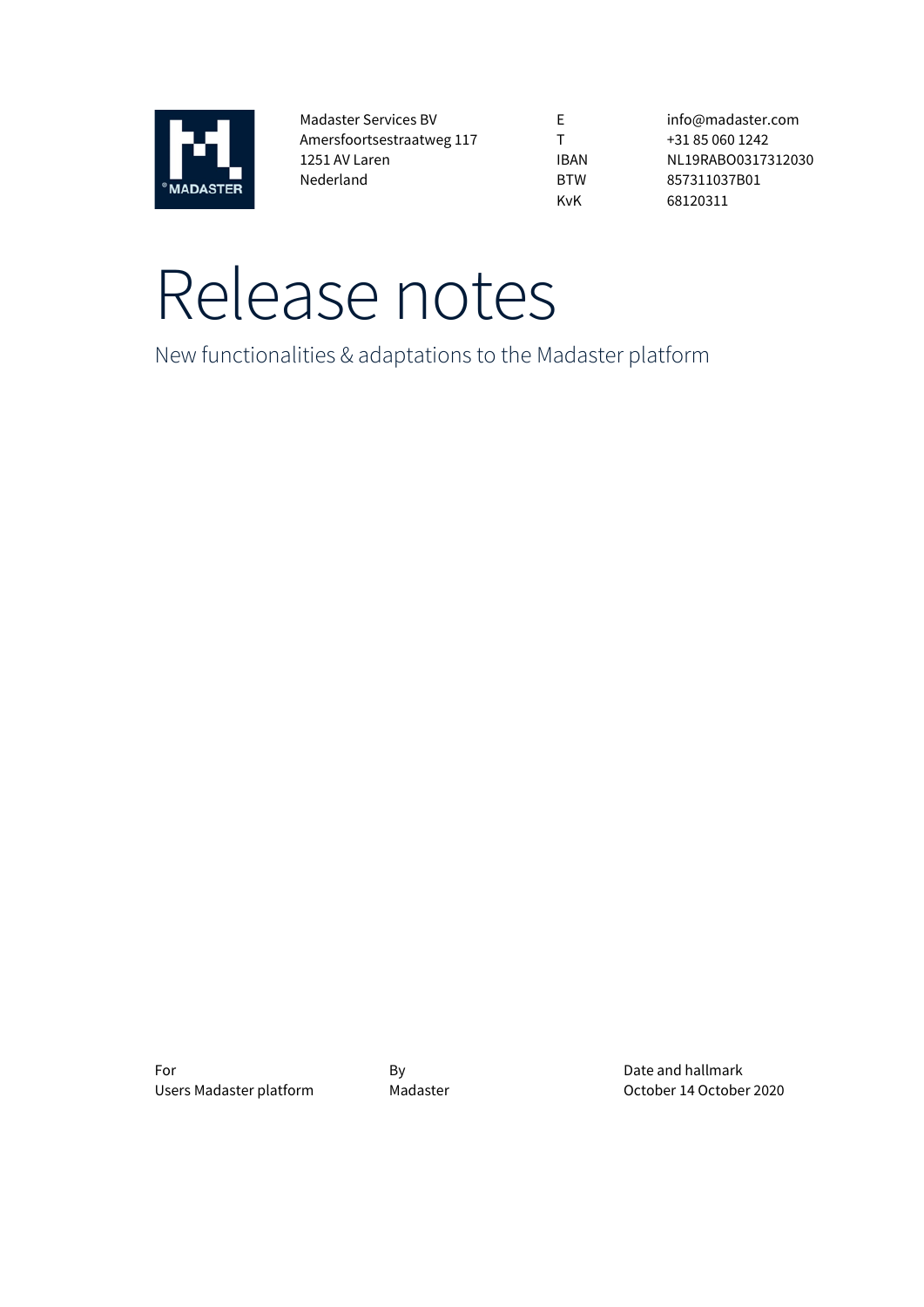# 1. Table of contents

| $\mathbf{1}$ |  |
|--------------|--|
| 1.1.<br>12   |  |
| 2.           |  |
| 2.1.         |  |
| 2.2.         |  |
|              |  |
| 3.           |  |
| 3.1.         |  |
| 3.2.         |  |
| 3.3.         |  |
| 3.4.         |  |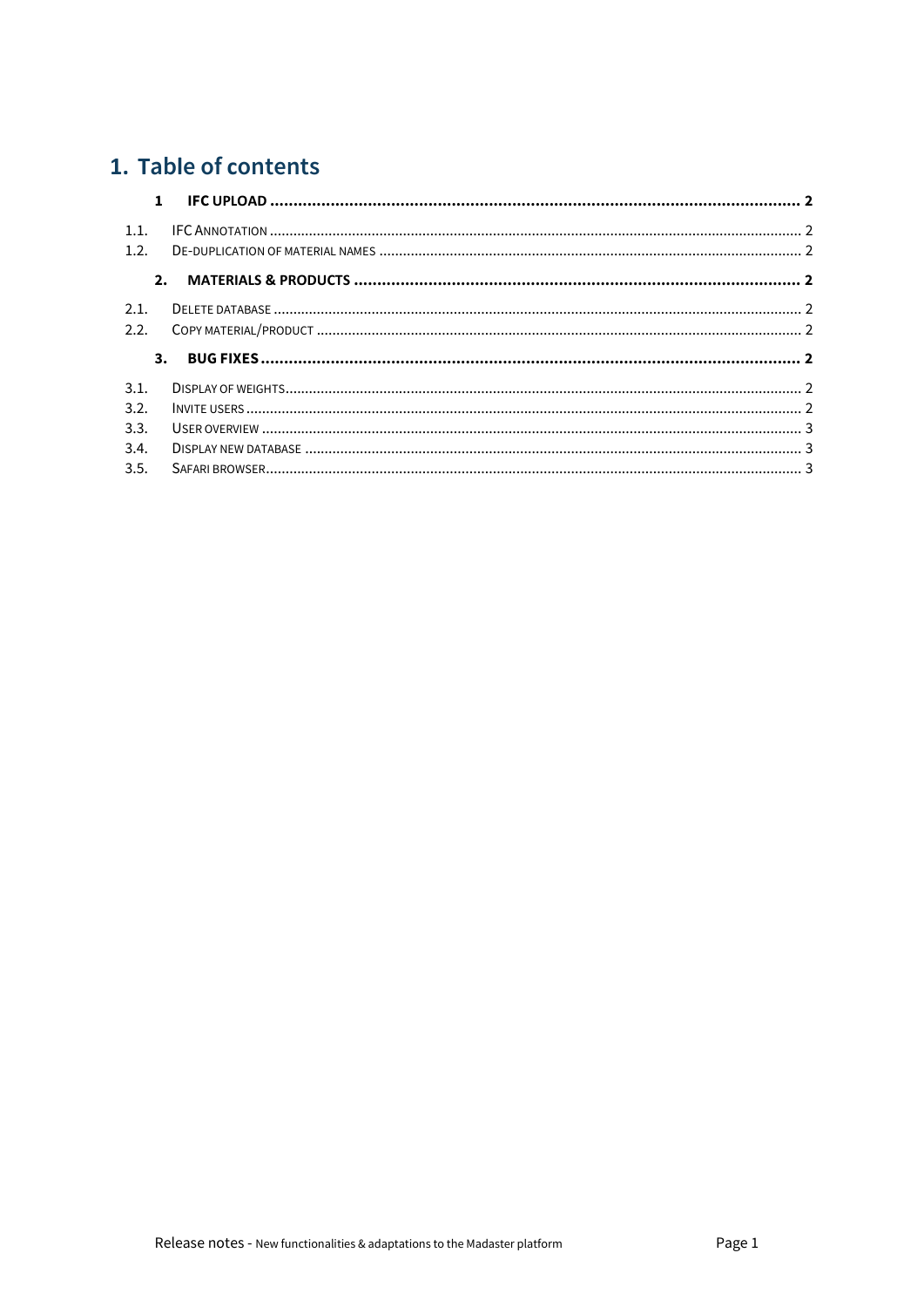# <span id="page-2-1"></span><span id="page-2-0"></span>**1 IFC upload**

#### 1.1. IFC Annotation

When importing an IFC file, Madaster may encounter IFC elements of the IfcAnnotation type. During the import process, these items are automatically set to the status "exclude" by the Madaster platform, because these types of objects are not an element in the building (but rather a note). With this, these elements are also not shown during the enrichment process and afterwards, when activating the IFC file. If desired, these elements can be manually set to "include" status.

# <span id="page-2-2"></span>1.2. De-duplication of material names

IFC import improvements: Multiple identical material names are deduplicated per element. An IFC element can be provided with one or more material names or descriptions. Previously, each material name (including identical material names) was adopted individually. As a result, it was possible that a material description of an element (for example: "steel, steel") was considered as two materials and as such was not automatically linked to a corresponding material in the Madaster database. In this release, multiple identical material names are deduplicated at the element level. If that subsequently leads to one material name, the Madaster system will automatically link this element to the corresponding material in the Madaster database.

# <span id="page-2-4"></span><span id="page-2-3"></span>**2. Materials & Products**

#### 2.1. Delete database

After creating a new database at account / folder / building level, it can now also be deleted, provided this database does not contain any materials or products. If materials or products have been created in the database to be deleted, they must first be deleted before the database can be deleted.

# <span id="page-2-5"></span>2.2. Copy material/product

Your own materials / products can be copied in Madaster. The naming of the material / product can be adjusted in different languages that the Madaster platform supports. Previously, when changing the name in the selected language setting, the translation was often not changed manually by the user. As a result, the naming of the material / product deviated between the different languages. Now, when changing the material / product name, this language-specific naming is automatically taken over in the naming field of the other available languages.

# <span id="page-2-6"></span>**3. Bug fixes**

Madaster strives to implement improvements as quickly as possible and on a continuous basis. If necessary, this is performed by means of hotfixes. The improvements below have been implemented in the platform as part of this release.

# <span id="page-2-7"></span>3.1. Display of weights

The display of the weight of materials in the "Building" tab was incorrectly displayed in the user interface (GUI) for kilotons (kt). This was shown in the GUI as mt (megatonne). This has been corrected.

#### <span id="page-2-8"></span>3.2. Invite users

Inviting new users at account / folder / building level via the "Invite user" function in the platform was not processed correctly. In the last step of the process, the assigned user rights were not fully linked with the result that new users could log into the platform, but did not see a folder or building to which they were invited. This has been corrected.